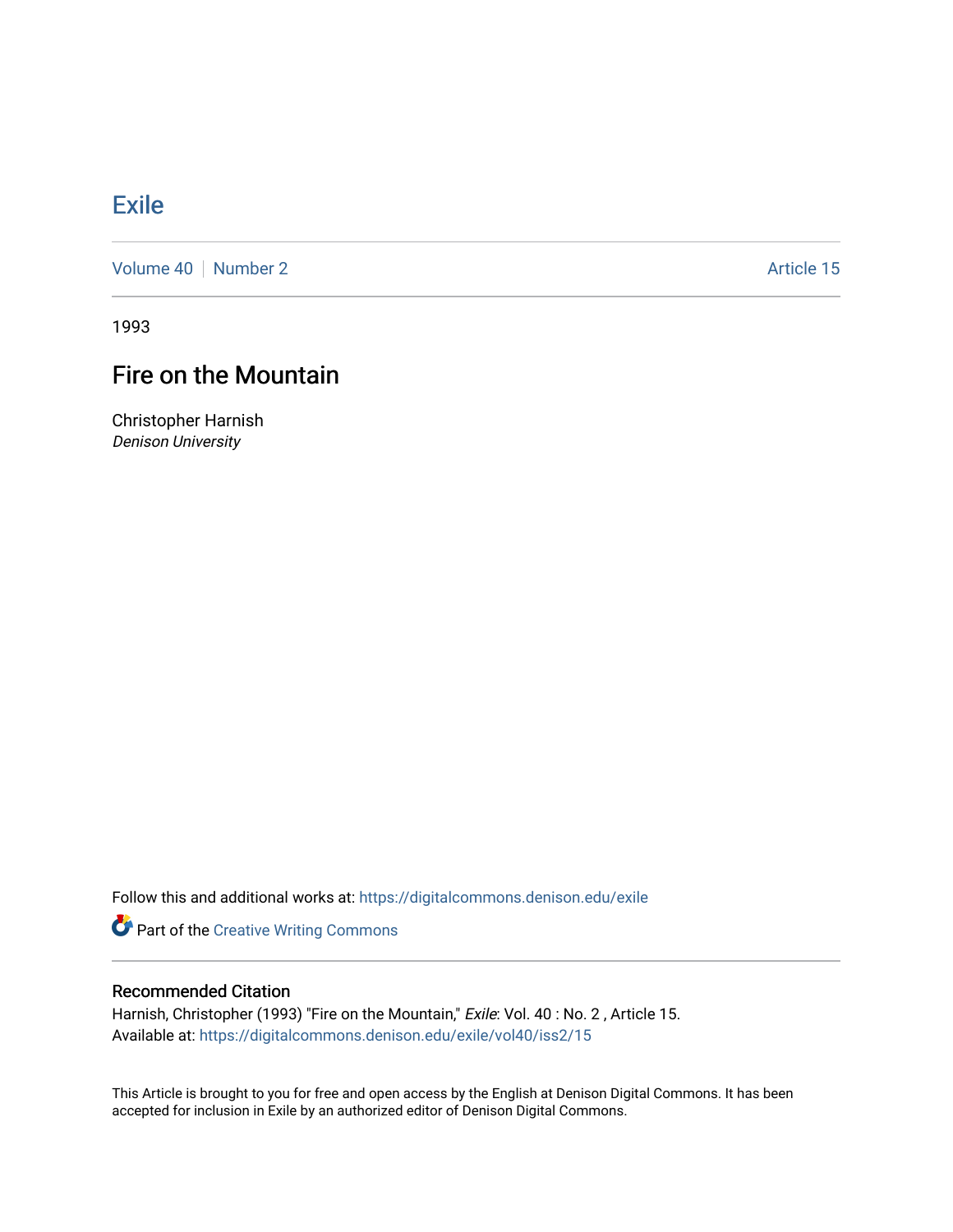### **Fire on the Mountain**

Buck and I came upon the old wooden mountain cabin and found my grandfather sitting against the sunbaked wall facing west. We both knew what had to be done. Not far behind us were the military men from Flagstaff, slowly making their way up the logging road we were able to avoid with our horses. We found him in his refuge. His place of meditation since the death of his wife 20 years ago.

My parents let me spend three weeks with him each summer. He would drive me through the small town of Page, AZ, across the long desert plain, 10 minutes to the ranch. The 260 acres of ranch, cattle and horses, feeding at the stream. Once a symbol of freedom, his ranch stood alone in the wilderness. The mountains behind the pastures were his as well. we would go to the cabin in the hills on hunting trips each weekend.

Now, "for the sake of progress", and "the good of the whole", my grandfather's ranch, and his horses and mountains were taken. Taken by the government under the precept of E Pluribus Unum. The men in suits told him he should feel proud, he was helping the U.S. Government fight off the evil empires of the world by giving up the ranch that was his, and his fathers before him. "It's a perfect location, really.'' Said the man from Flagstaff. Trying to make small talk with a 15-year-old. Underestimating my rage, he wasn't ready for the "fuck off'' that was my response.

He didn't go without a fight. Covering the windows with planks, only sunlight and a shotgun barrel could seep in and out of our home. I knew how to use a gun, and they hadn't yet shot at me. We would shoot out the lights of the cars that carried the men in suits. Soon the suits changed to uniforms, the cars to dull olive jeeps, the government brought force to take him from "their" ranch. We fought, but he was old and tired, Buck too, and I was young. So Buck and I returned to the woods for one last time. Not to hunt, or fish or look for stray cattle, but to find my grandfather and what he found at the cabin-to live and not die without living.